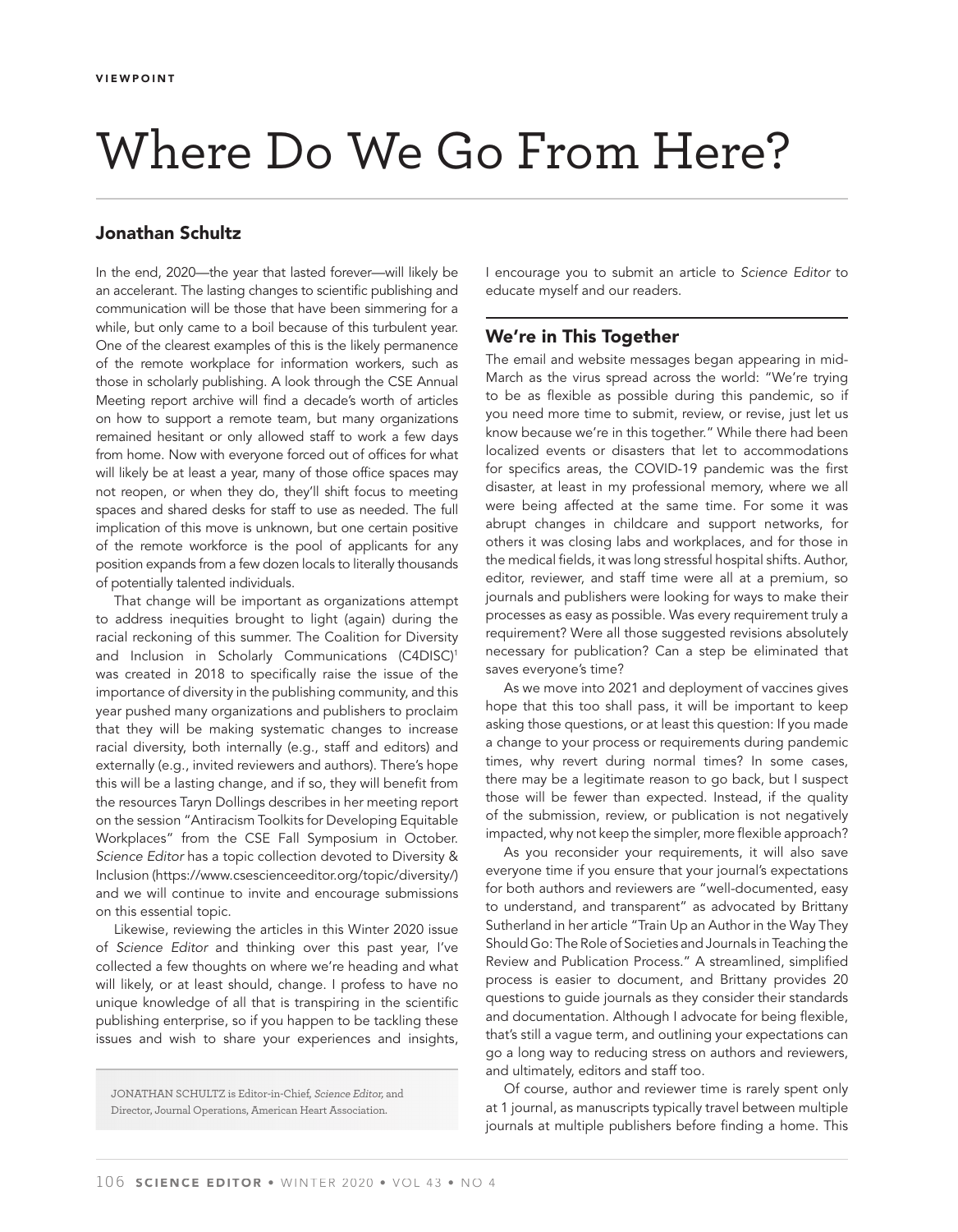is sometimes described as a time waste for authors and reviewers as they are asked to start over at each journal, but the same could be argued for the editors and staff handling each seemingly de novo manuscript. The increasing emphasis on editorial cascade at publishers and the development of cross-publisher initiatives such as Review Commons (https:// www.reviewcommons.org/) is a step the right direction, as is the MECA recommendation described by Tony Alves in his article Manuscript Exchange Common Approach (MECA): Why We Need It, What Is It, and What's Next? As Tony explains, the purpose of MECA is "to establish a common, easy-to-implement protocol for transferring research articles from one system to another ... to benefit researchers by removing friction in the research evaluation process and making the flow of scholarly knowledge smoother and faster." As we build systems using common standards and increased interoperability, collaboration will be easier, reducing redundancy and allowing for more flexibility for everyone involved.

#### Articles Are Just the Beginning

For the first few months of the COVID-19 pandemic, scientific consensus was being established quickly and in full view of the public. Debates about possible transmission vectors and disease treatments played out across dozens of articles in a matter of weeks. Because of this speed, articles that should have referenced each other did not as their authors were all working and publishing simultaneously, and information became out-of-date much quicker than usual. What this made clear is that an article cannot be an endpoint in, and of, itself. In addition, while there may be exceptions, most articles are effectively single data points to be built upon, not definitive answers. Over time a consensus emerges, at which point broad conclusions can be drawn. The hydroxychloroquine saga is a good example here: although there was some fraud and sloppy science, many of the conflicting early reports were simply preliminary or narrowly focused.2 Throughout the year, as more robust trials were published, it became clear that hydroxychloroquine is not an effective treatment for COVID-19.

However, if you go back to those early articles on a journal site, you will have no idea of the current consensus. When the typical article is being written and reviewed, there is the expectation that the authors have properly cited all relevant literature, have a comprehensive view of the field, and any work that is being built upon is cited. But once published, all this stops, and the article is frozen in time. When visiting an older article, how easy is it to find out what has happened since? Has it been replicated or refuted? Where does the consensus seem to stand on this topic? You can tell if an article itself has been corrected or retracted, but what about key references in the article? If it's a clinical trial, is it still ongoing?

Was it suspended? There are browser plugins and other services that attempt to answer some of these questions, but they require readers to actively install and use them.

Maybe when a reader visits an article it should be the journal's responsibility to provide that further context. I'm not suggesting that the text or figures of an article need to be constantly updated, which can be confusing and hard to maintain, but articles could have sidebars that update with links to new developments as they publish. The "cited by" section provided by many journals is a start, but those tend to be less helpful as citations pile up without context. One approach that may be promising is alluded to by Christian Grubak and Martin Jagerhorn of ChronosHub in their article, "The Forgotten Open Access Challenge: What Happened to the Author Experience?" The authors push for using many of the tools and standards of research openness and transparency, such as persistent identifiers, to reduce the burden on authors during the submission and publication process, but this metadata could also likely be used to build tools that provide more context to published articles. We're likely only at the beginning of what can be accomplished with persistent IDs, integrations, and data exchange, and I hope that articles of the future use these to improve context and replicability. In turn, this additional context may help increase the apparent trustworthiness of scientific articles.

# Science in the Spotlight

This brings us to possibly the most significant development of 2020: The prominence of science, and scientific publishing, in the minds of the general public. With most COVID-19 articles being published free or Open Access, the public has had unprecedented access to original scientific research and seemingly everyone3 was sharing these articles online. At the same time, the COVID-19 pandemic accelerated trends toward rapid dissemination of research, with significantly more rapid peer review, and increased the use and prominence of preprint servers such as BioRxiv and MedRxiv.4 Preprints and their use are now regularly discussed and highlighted in the media such as *The New York Times* and *The Guardian*, as are some prominent withdraws and retractions of COVID-19 articles.<sup>5</sup>

All of this is happening against a backdrop where public trust in science has potentially life or death consequences. Although polls show a relatively steady trust in science,<sup>6</sup> a distrust of science-based recommendations for addressing the pandemic among a vocal minority of Americans and politicians has led to a fair amount of handwringing from scientists and science communicators as to the drivers of this distrust. Those skeptical of preprints and Open Access will point to them as the root of this problem, while those disdainful of traditional scientific publishing will highlight lapses in peer review and retractions as the primary cause.